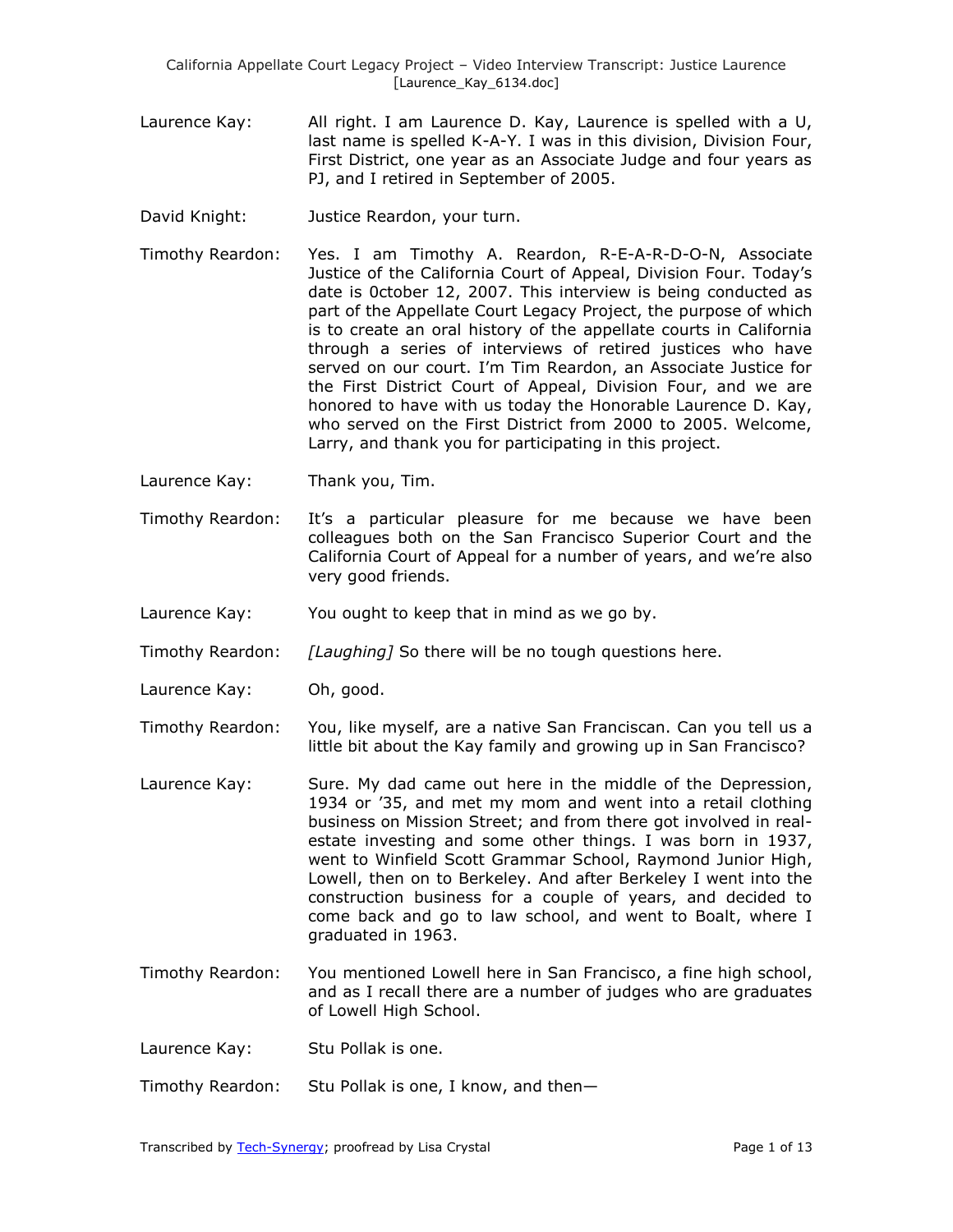Laurence Kay: Chuck Breyer, Stephen Breyer, United States Supreme Court.

- Timothy Reardon: The Breyer brothers. So obviously it speaks well for Lowell High School, and for yourself, having graduated from Lowell. You have moved ahead here. After graduating from Lowell and you went to UC Berkeley and then from there to Boalt Hall School of Law, what is your major and at Berkeley undergraduate?
- Laurence Kay: Economics.

Timothy Reardon: Okay. What caused you to pursue a career in the law?

- Laurence Kay: Well, to be honest with you, I was working for a construction company in Southern California as kind of an assistant expediter on job sites for Sears Roebuck, and the construction company ran into financial difficulty and that didn't look like it was going to be a future for me. I got a call from a friend of mine from undergraduate, who suggested maybe we ought to become lawyers. It sounded like a good idea, so we both applied and were accepted to Boalt; and I'm very glad I made that decision. I supposed I should be grateful to the construction company for running into difficulty.
- Timothy Reardon: *[Laughing]* Well, on a somber note, I know you were very close to your dad, and he recently passed away; but obviously he had a great influence on you as well.

Laurence Kay: He did, indeed.

Timothy Reardon: You mentioned attending Boalt. What do you think . . . apparently there is some move to change the name of Boalt Hall to . . . I don't know if you're aware of that or not.

## $(00:04:59)$

Laurence Kay: I was not aware.

Timothy Reardon: Well, I was going to get your reaction to that, but it's probably better—

- Laurence Kay: From Boalt to what?
- Timothy Reardon: That's the question.
- Laurence Kay: Oh, I see. *[laughing]*
- Timothy Reardon: *[Laughing]* Now, you moved on describing or discussing attending Boalt Hall, but you didn't mention, and it certainly must have been an honor, that you served as the associate editor of the *California Law Review* at Boalt Hall in 1963. Was that a good experience for you?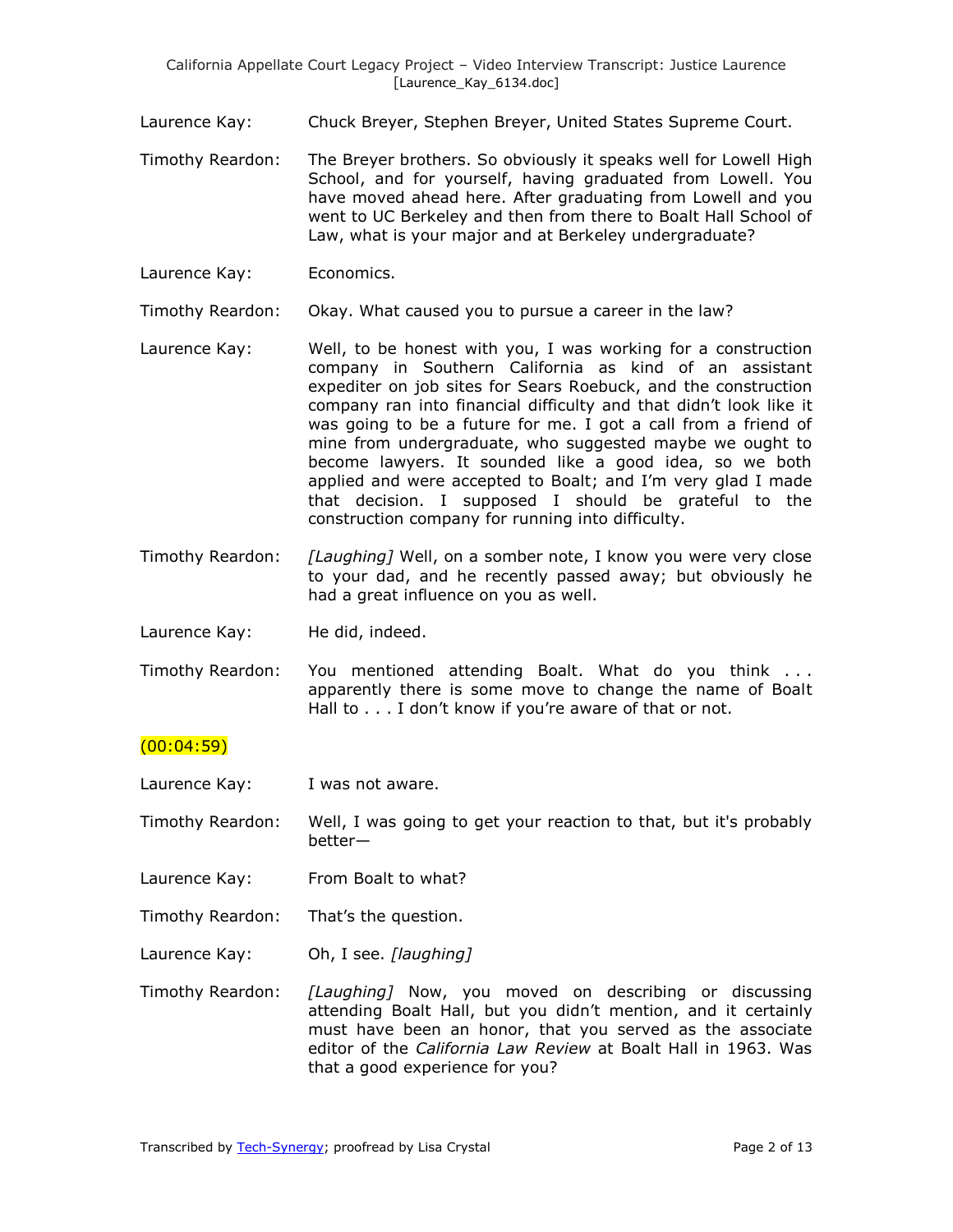California Appellate Court Legacy Project – Video Interview Transcript: Justice Laurence [Laurence\_Kay\_6134.doc]

- Laurence Kay: It was. I even remember some of the articles and notes that I wrote. Actually, these days the further away an event is, the better I seem to remember it.
- Timothy Reardon: *[Laughing]* All right. Then of course you got your J.D. degree, or law degree, and passed the bar and then entered private practice. What was the name of the . . . Did you enter, or did you do a firm or—
- Laurence Kay: Yes, I did. I went to work for a firm that is still in existence. It was then called Severson, Werson, Berke & Larson and I worked for Kurt Melchior and Bob Zang in that office. And after a couple of years Bob Zang wanted to split off and form his own small office and asked me to go with him, so I did.
- Timothy Reardon: Yeah, those names, of course, are very familiar to me as well.
- Laurence Kay: Bob was a great tax lawyer.
- Timothy Reardon: Did they have kind of an influence on you with respect to—
- Laurence Kay: Yeah. I had tremendous respect for both of them and especially for Bob, for whom I left the firm. And he was a brilliant guy who worked 18 hours a day and was kind of a lawyer's lawyer. And he would get a lot of referrals on really complicated transactions and so forth. It was a great experience. I felt that I learned under a master.
- Timothy Reardon: The nature of the practice itself is commercial?
- Laurence Kay: It's commercial—mostly transactional litigation, shoppingcenter developers, people start-up companies, and some very large companies and very complicated estate planning and taxrelated issues.
- Timothy Reardon: My notes reflect that you were in private practice for approximately 17 years. Was it all with the same firm?
- Laurence Kay: No. After a few years . . . Bob Zang had a social relationship with Isabella Grant, who I had known for many years—actually ever since law school; and I went then with Isabella and we had a firm known as Livingston, Grant, Stone & Kay.
- Timothy Reardon: That was a family-law type of practice?
- Laurence Kay: Well, it was for them, not for me. I was never in the family-law side. I still did the transactional land developer and some landlord-tenant and so on, mostly involved in getting use permits and appearing before various administrative bodies, doing leases.
- Timothy Reardon: All right. I guess the tough question. What influenced you to seek an appointment to the bench?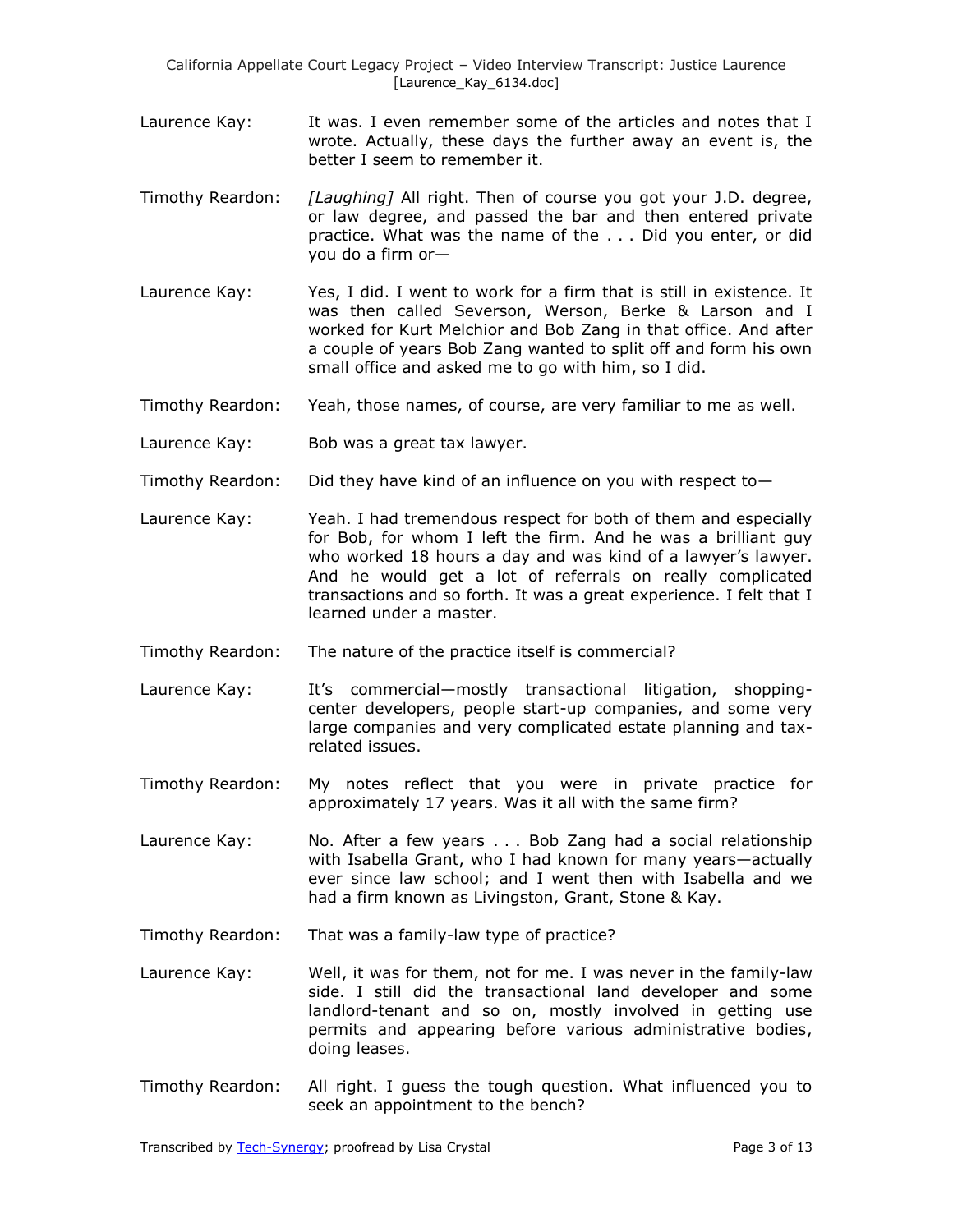Laurence Kay: Well, I'll try to keep this short. I wasn't hit by a bolt of lightning, nor can I honestly say that I had always wanted to be a judge, which is what Charlie Clifford told me to tell Jerry Brown when I went to Sacramento to be interviewed.

> The fact of the matter is that one day I got a call from one of my commercial clients, a fellow that owned some shopping centers, and he told me that his son had gotten into trouble in Oregon, and he wanted me to go up and see if I could do something about it. The trouble involved rolling a pickup truck on the highway that was full of marijuana. So I tried to convince him, unsuccessfully, that I was the last guy in the world; I'd be happy to try to find him somebody in Oregon, but it shouldn't be me.

> Anyway, for one reason or another I was able to get a pretty good result. He was a Berkeley student, and pretty soon my phone started to ring, and I was getting all these drug defense cases. I found it interesting for a while, but I was doing a lot of traveling, and I began to doubt the wisdom of that direction. I had a big federal case in South Carolina involving South Americans and so on, and I began to get a little uncomfortable, to tell you the truth.

# $(00:10:08)$

- As I look back, I saw that my friend Jerry Brown was ending the end of his second term and might—we had become friendly in his campaign—and might be willing to put my name forward for muni court, as he had recently done for Isabella Grant. And he was amenable, and he was kind enough to appoint me to the muni court.
- Timothy Reardon: Larry, that was in 1981 that you were appointed, and you served in San Francisco Municipal Court until your elevation to the San Francisco Superior Court.
- Laurence Kay: About a year later.
- Timothy Reardon: Okay, 1982, 1983. You had a long and distinguished career on the superior court; in the 17 years you served on the superior court, you handled a variety of assignments. Could you tell me about some of the different assignments that you had and whether you had some favorites in connection with those assignments?
- Laurence Kay: Well, you and I were right down the hall from each other at the Hall of Justice, and we had a wonderful collegiality. I think we moved the calendar along and tried to be fair with everybody, and accurate.
- Timothy Reardon: I think I followed you into the master calendar?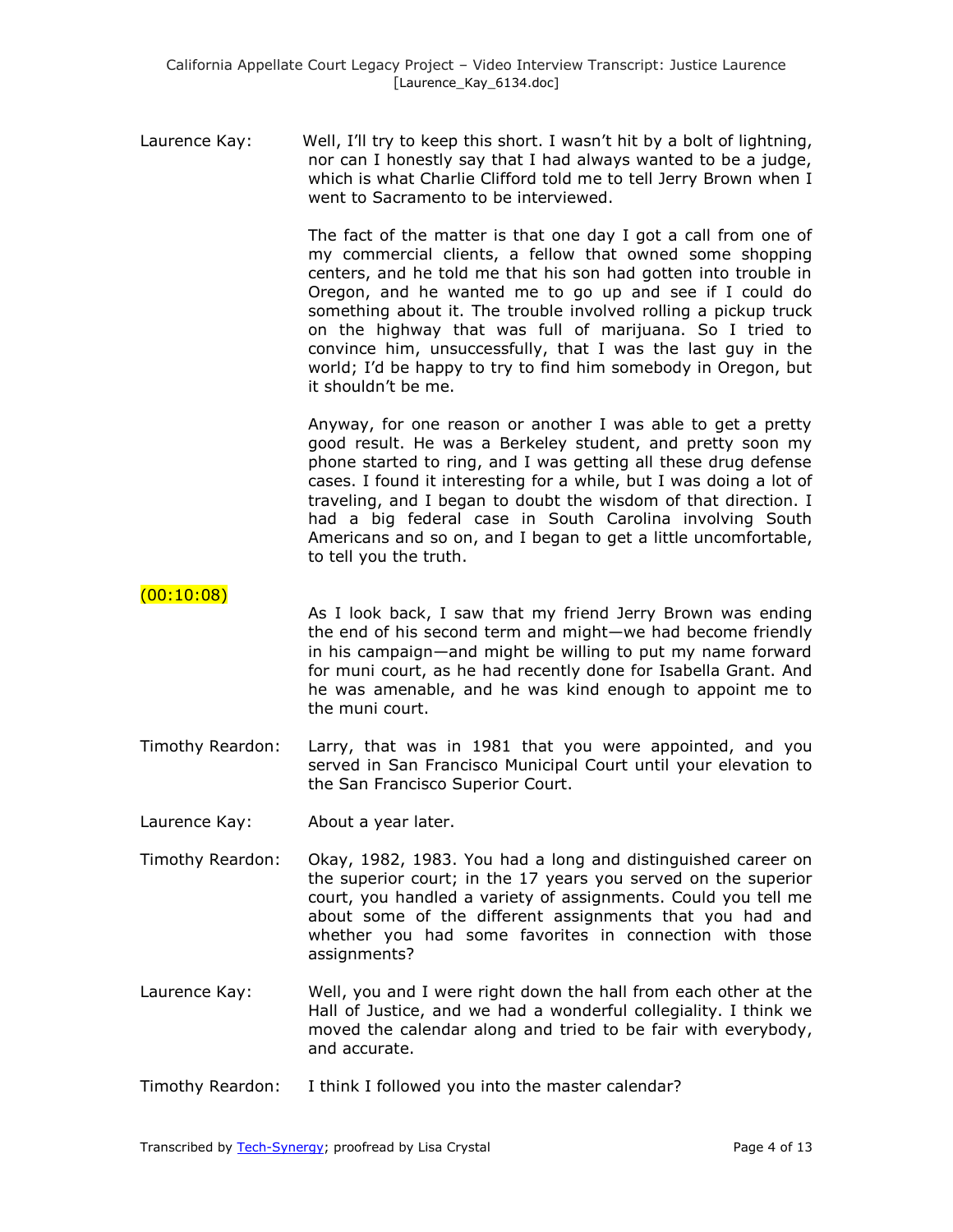- Laurence Kay: That's right. I was a master calendar judge, which we used to refer, incorrectly, to ourselves as the presiding judge of the criminal division.
- Timothy Reardon: *[Laughing]* But it sounds good.
- Laurence Kay: It sounded very good.
- Timothy Reardon: To your credit, I think you served for two years and my stint was just one.
- Laurence Kay: Well, I liked the administrative aspect of it and trying to work down the cases to a manageable number. I firmly believed, and I think you do too, that things can get out of hand and you can get too many cases backlogged and then the outcomes are affected by the backlog. And we try to not get into that situation, and you and I were both, I think, pretty successful at keeping that manageable.
- Timothy Reardon: That's true. Now, I know toward the end of your career on the superior court you were in probate.
- Laurence Kay: Right. Well, that was something that I frankly appointed myself to after I was presiding judge.
- Timothy Reardon: That's right. I skipped over that important fact, which you did serve, I believe it was, in 19—; my notes in terms of your service is 1996 elected by your colleagues to serve as presiding judge of the entire court. But after your service as presiding judge . . . which I assume you enjoyed?
- Laurence Kay: I did enjoy that. That was during coordination; that was before consolidation. And so while I worked with the presiding judge of the muni court, I didn't have the same responsibility as those who do it now have for as many judges; it was probably easier than it is now.
- Timothy Reardon: But you did go through that period of time, the coordination aspect of superior courts to municipal courts.
- Laurence Kay: Right, and there were a few political difficulties, as you know, on the way toward consolidation; but everything worked out.
- Timothy Reardon: Let me ask you—
- Laurence Kay: Before that I had done complex civil and class actions and actually met Judge Kremer and now Judge Appel, when they appeared before me opposite each other in a big civil case, a big antitrust case.
- Timothy Reardon: That must have been an interesting case.
- Laurence Kay: It was an interesting case.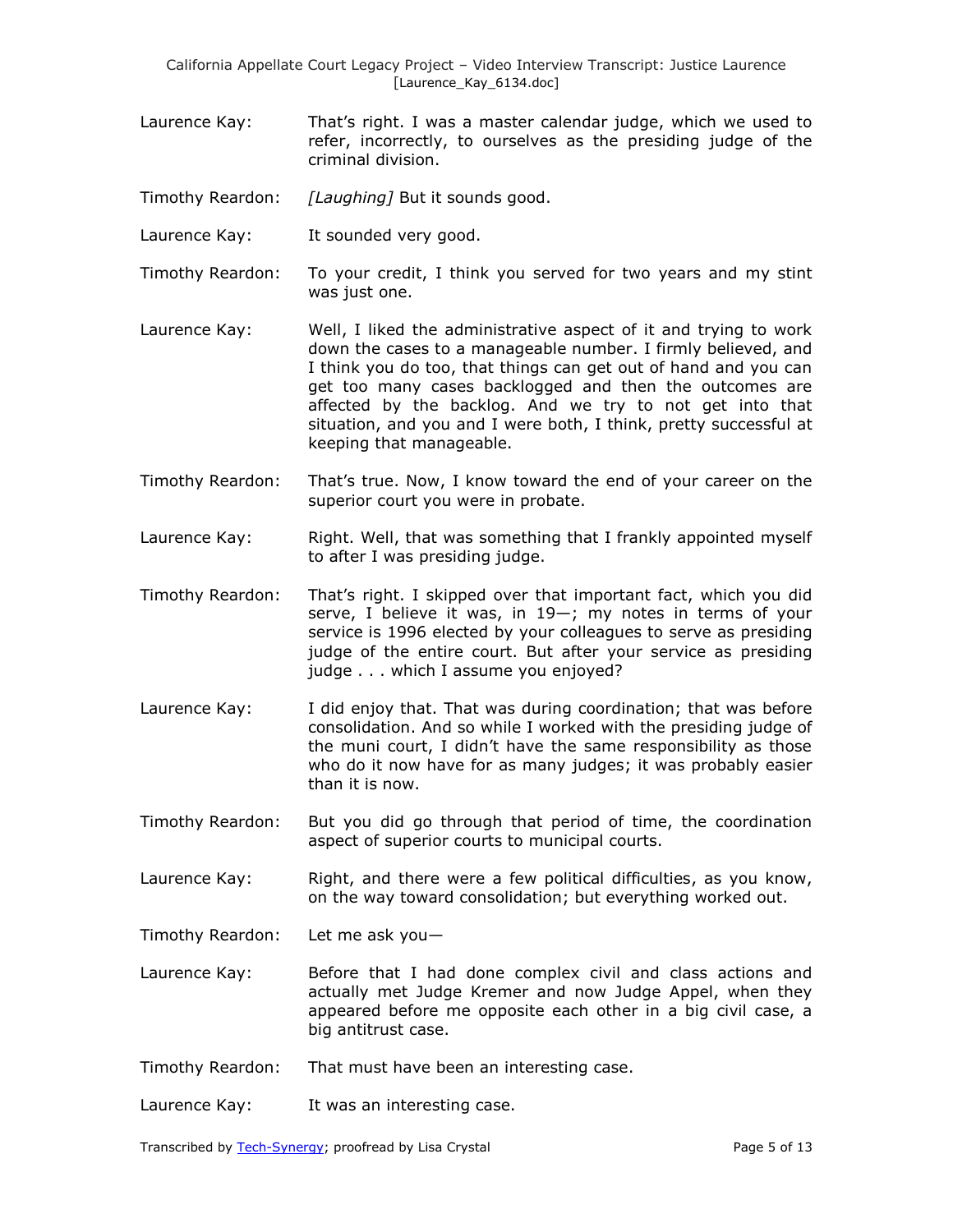- Timothy Reardon: In the time that you did serve on superior court, both as presiding judge–criminal and presiding judge of the entire court, and the numerous assignments that you had . . . I know, as I mentioned earlier, you did do probate; that was the last probably assigned.
- Laurence Kay: Yes. That was the last thing that I did before I was elevated to the Court of Appeal, for three years; that was exceptionally rewarding.

# $(00:14:54)$

- Timothy Reardon: Let me just jump ahead a little bit, although we should probably cover this in another point. It's good to see you back here, but you've been back quite often since your retirement; and that's because you serve on certain task forces by appointment of the Chief Justice.
- Laurence Kay: Yeah. Actually I think on the occasion of my retirement, when he came down here and was nice enough to send me off as . . . Marvin Baxter and some of the other friends I made while I was on the Judicial Council immediately appointed me as chair of the statewide DV task force reporting to the Judicial Council. We were about to wind up our report after all this time. I've had many meetings and a lot of contact with both people on the Judicial Council and the AOC. And so it kind of eases the postpartum syndrome for me and makes me feel relevant to the judicial branch. And so I'm also on a probate and conservatorship task force, which the Chief also put me on.
- Timothy Reardon: I was very impressed—I mean, not just because of the appointment by our Chief Justice Ron George, but by virtue of the fact that someone who has spent so much time as a judge that you'd willingly come back on these special assignments and—
- Laurence Kay: I'm grateful for them.
- Timothy Reardon: Well, I think the court itself is very grateful to you for doing this, as well as litigants and other members of the public and the task forces. Again, my notes reflect that it was almost 20 years that you spent on the trial court, considering municipal court and superior court. And then you sought appointment to the Court of Appeal, and in recognition of your talents and experience Governor Davis appointed you to the position of associate justice of Division Four.
- Laurence Kay: Right, that was to replace Marc Poché, initially.
- Timothy Reardon: Right. Then approximately a year later you were appointed presiding justice of Division Four.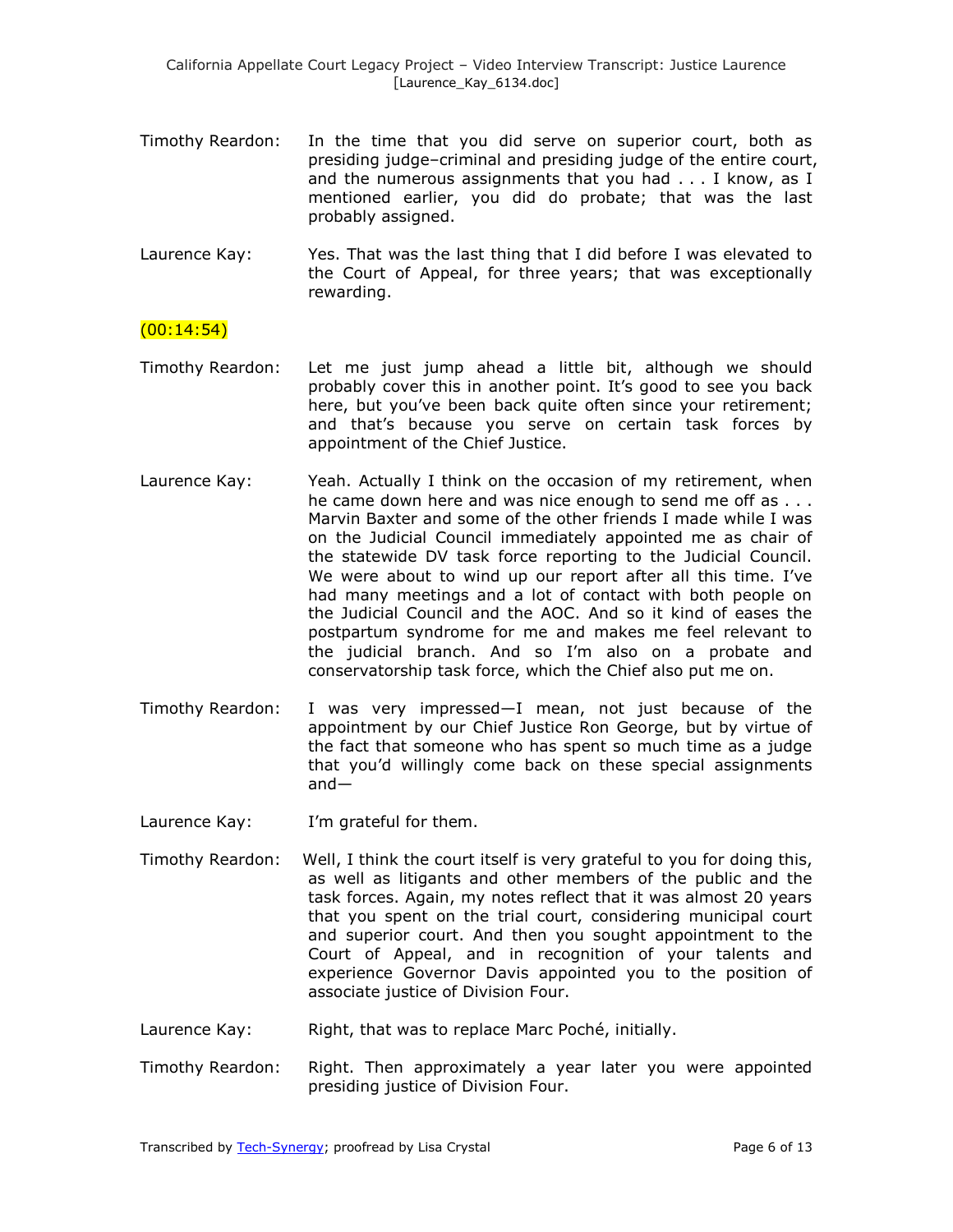Laurence Kay: That's because you wouldn't do it.

- Timothy Reardon: *[Laughing]* I won't comment on that at all. But you've certainly served us well, members of Division Four, and I mean that very seriously.
- Laurence Kay: Thank you. It's good; I loved it here.
- Timothy Reardon: I know you did.
- Laurence Kay: We really got along, didn't we?
- Timothy Reardon: We did. We had a great group, and I was going to say we felt that we were very productive. And I think in terms of our productivity, much of that is attributed to your leadership, which . . .
- Laurence Kay: It's very kind of you.
- Timothy Reardon: . . . which still keeps us fairly well off in the statistics, even to today; so again, thank you for your leadership.

Research discloses that during the five years that you were on the Court of Appeal, you authored over 50 published opinions as well as 4 published dissents. Can you tell us, perhaps, a little bit about a few of those opinions that might stand out from your perspective?

Laurence Kay: Let me begin by saying that when I got this binder and saw that I had published 50 opinions in five years, my first reaction is I can't possibly have had that much to say, to add to the totality of human knowledge, and I must have overpublished, I'm sure I did. So I went through the list and I recalled some of the cases; and some of the cases I recalled less . . . And then it also occurs to me that I'll recall those cases longer than anyone else, and so what does that tell you about the permanency of what we do? In any case, I made a short list here . . .

Timothy Reardon: Excellent.

- Laurence Kay:  $\ldots$  of the cases that I remember fondly. One was *Birschstein v. Union Motors*. And that was a case in which we held that staring in the workplace under certain circumstances where the starer had previously been a stalker and had been warned by management to stay away from this woman can constitute sexual harassment.
- Timothy Reardon: I remember that case, even though I wasn't on the panel. As I recall, we had Judge Chiantelli, who was sitting pro tem for us on Division Four. And I forget who the fourth judge was, the third judge was; I guess it was—

 $(00:20:11)$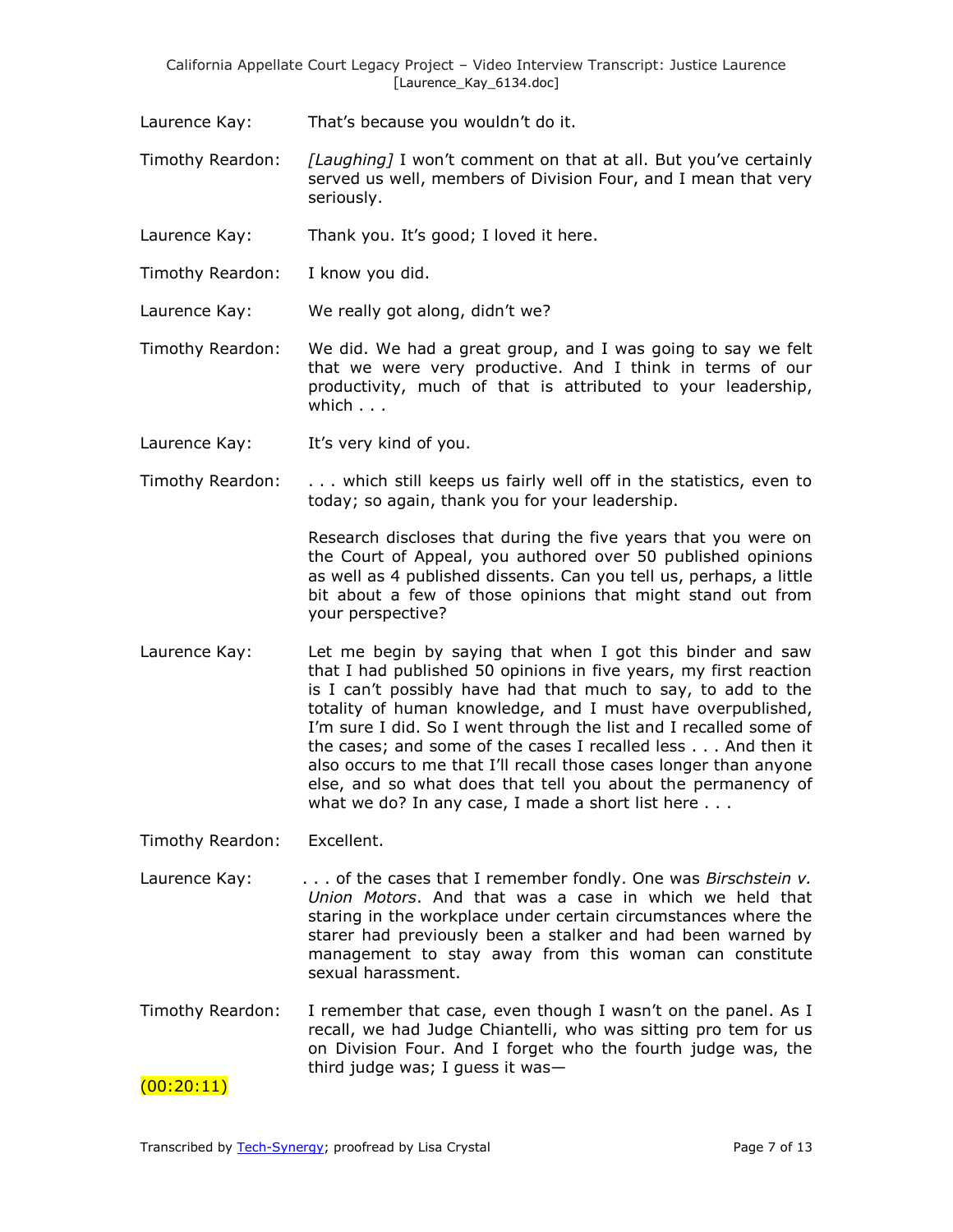- Laurence Kay: Pat Sepulveda.
- Timothy Reardon: Justice Sepulveda, who currently sits with us. As I recall there was a lot of discussion not only in chambers, but in hallways and things of that nature.
- Laurence Kay: You mean when we were screaming at each other in the hall in talking about those events? Yes, actually my opinion started out as a dissent. It's the only one that I can recall in the five years in which that occurred and that the dissent ultimately became the unanimous opinion of the court.
- Timothy Reardon: That was my recollection, is the same as yours, and that's impressive when you can start out with a dissent and somehow convince your colleagues that—
- Laurence Kay: I felt good about that. Another case was *In re Providian Credit Card Cases;* that was in 2002, which I think was the first case after the adoption of California Rules of Court 243.1 and 243.2, limiting the manner in which a court could seal records in the course of a trial. This case involved the trial court judge Stu Pollak, as a matter of fact, at that time who had unsealed records; and the question was, what is the standards for unsealing records? Are they the same as sealing records? With sealed records you have to make certain specific findings. Can those findings be implied if you unseal records? And we said yes, they can, and that the trial court judge has considerable discretion in that regard.
- Timothy Reardon: Yeah. That's an oft-cited case.
- Laurence Kay: I think it is often cited. Another case was the case of *McKesson v. HBOC;* that was in 2004. In that case the Department of Justice had opened up a criminal investigation against McKesson following the virtual collapse of the shares after it had acquired HBOC and then corporate takeover. That was McKesson's position—that it was all unknown to McKesson, that HBOC had misled them in that regard. They hired an outside law firm to come in and generate a report, basically an audit, and it contained deposed interviews of chief executives and others and so on.

They gave that to the Department of Justice with an agreement between McKesson and the Department of Justice that it would remain secret, that it wouldn't waive the attorney-client or work-product privilege: we show no one else. Thereupon the Department of Justice refocused their interest on HBOC. The shareholders later filed suit, and McKesson refused to give that report on the basis that it was privileged by the attorney-client, work-product privilege; and we held that it was not, that McKesson was not then or ever on the same side of the case as the Department of Justice, that the real parties injured here were those very shareholders trying to get that report. We held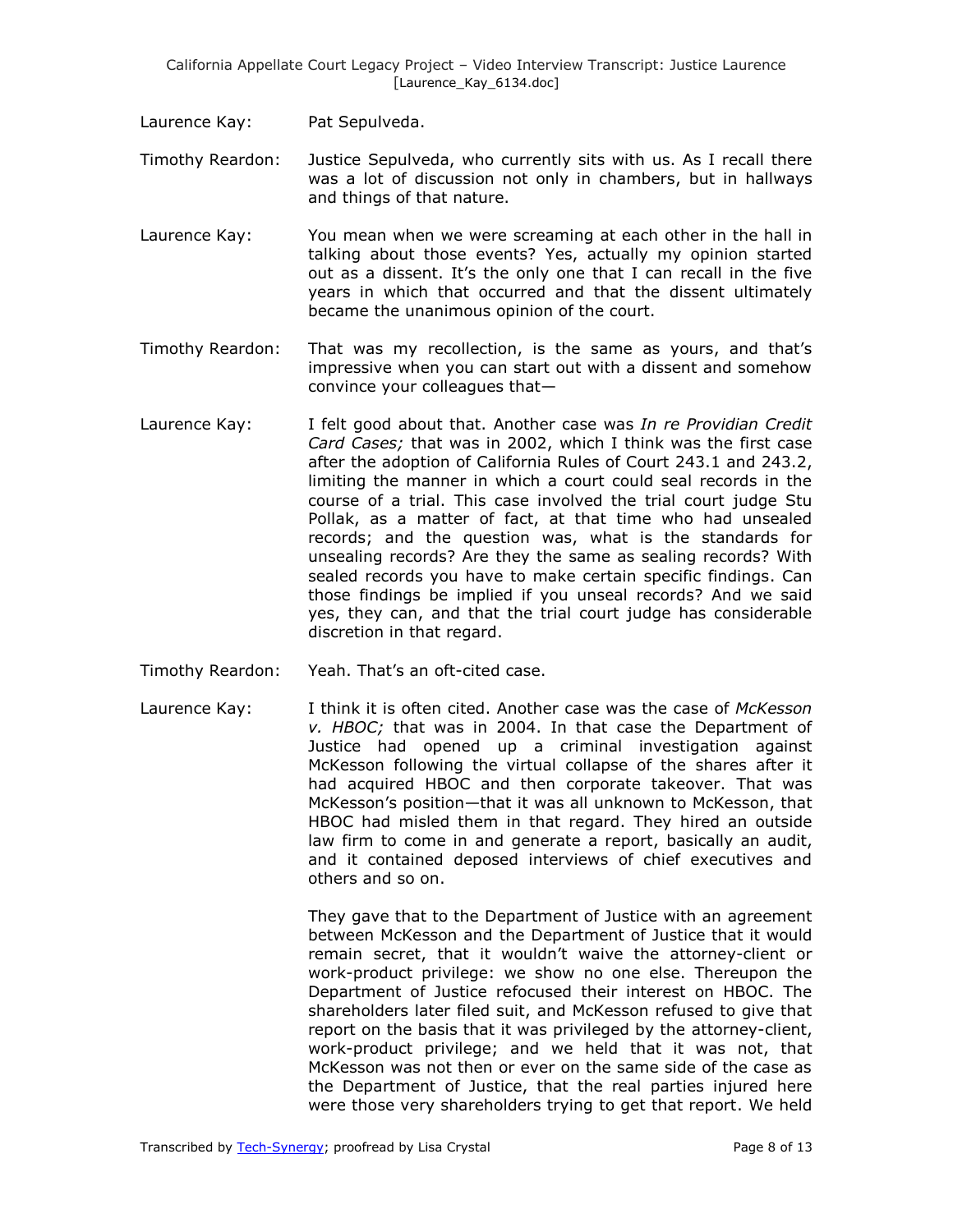that they were entitled to it. There were obviously policy considerations that were worrisome in the case, because you do want to encourage cooperation with law enforcement; but it seemed to us that did not outweigh the right of the shareholders to that information absent privilege, and we found the privileges had been waived.

Timothy Reardon: Now I recall that case.

Laurence Kay: That is not a unanimous view across the country. There are lots of splits on that opinion, but it remains the law in California.

> Let's see, there was *Bowman v. City of Berkeley* in 2005. There the city granted a permit for the construction of a low-cost, multi-unit dwelling in a blighted, highly commercial area; and the neighbors objected to it on the basis of artistic merit of the structure—purely aesthetics. And while there was a case somewhat similar to this, and I think it was Justice Simons's opinion, actually, of Division Five said that that kind of objection is sufficient, at least in the wilderness we're talking about hiding a lake or covering a reservoir with some kind of a contraption that is an eyesore.

# $(00:25:07)$

We felt that didn't apply in a blighted commercial area, and if objections were made purely on the basis of aesthetics, they do not rise to sufficient objections to require an environmental impact report.

- Timothy Reardon: That was a heavily contested case. I remember I was on that panel, so I'm somewhat familiar with that case.
- Laurence Kay: Right. Let's see, are there any others in here? You asked me about dissents. The dissent that stands out—and there were very few, and we can talk about that and why—but I dissented in a case called *Citizens for Better Streets v. the Board of Supervisors.* And in that case—following the earthquake of 1987, was it?—the State of California, through Caltrans, and by contract gave to the City of San Francisco some land down near the freeway, where the former freeway overpass had collapsed at the foot of Broadway; and it said this must be used for the purpose of reconstructing the streets and the freeway on-ramp.

The city then instead used the property to transfer, for virtually no consideration, to a developer for the construction of low-cost housing. And while I admired the social benefit, I was taken by the fact that it seemed to me that, at the very least, they should go back to the Legislature, or at least Caltrans, and seek some kind of blessing or offer the property back because it was given for a different purpose. My colleagues disagreed.

Timothy Reardon: I was not one of them.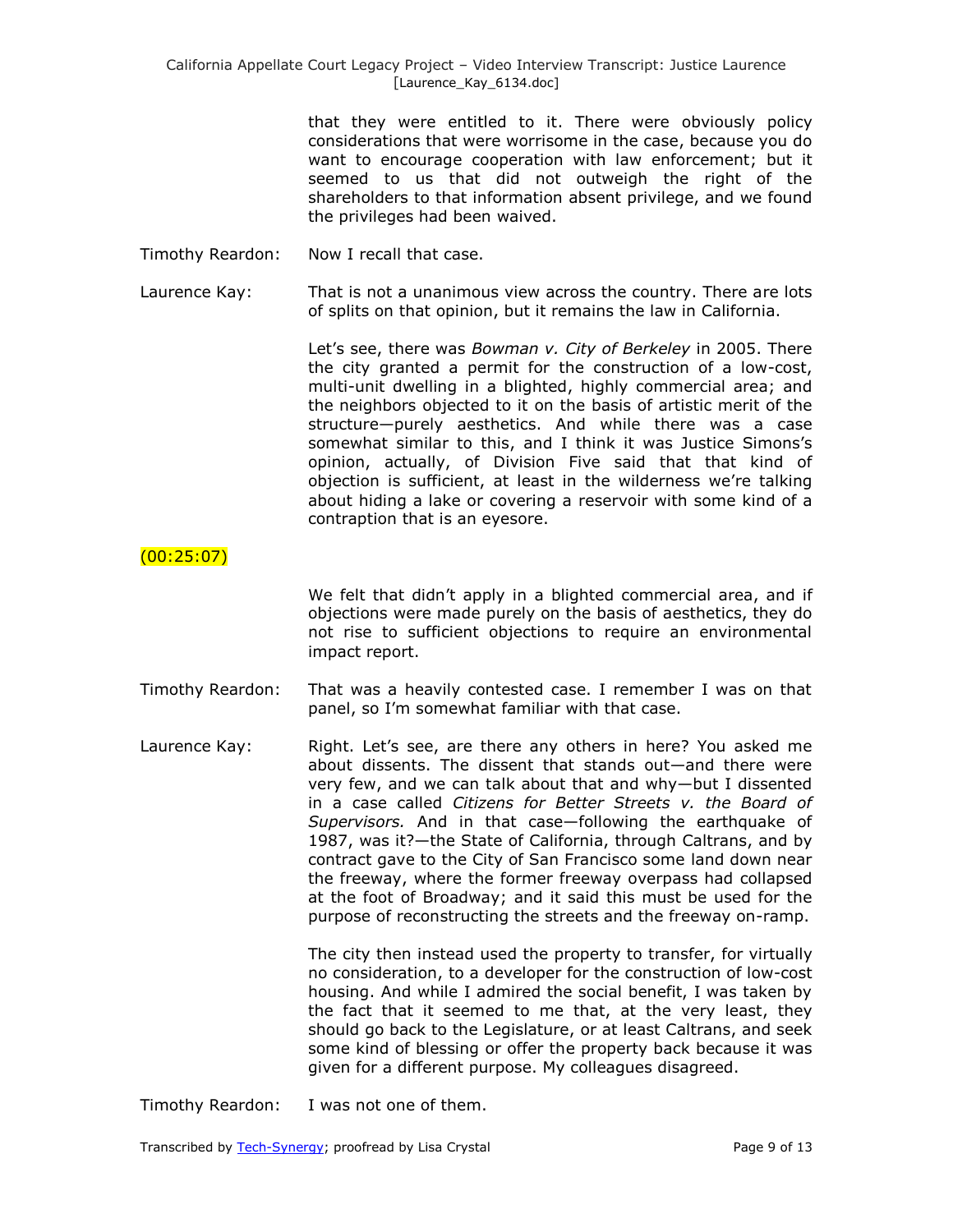- Laurence Kay: You were not on that case. I'm going to say that if you were on that case, I think we would have been two to one in favor, but I'm not going to stick your neck out.
- Timothy Reardon: No, but I do remember that case very well, and it was an interesting issue.
- Laurence Kay: It was.
- Timothy Reardon: Yeah.
- Laurence Kay: Those are my cases of note.
- Timothy Reardon: All right. Well, thanks, Larry, and as I say I was with you on some of these, and I know I didn't dissent from anything you did.
- Laurence Kay: No. We never dissented much here in my tenure; it's either because the cases were fairly clear . . . but I like to think that it's also because we tried to build consensus, because there's real value in doing that. Not to say that there isn't value in dissent—there is—but it seems to me we all tried to agree if we could, and it was only when we couldn't agree after a reasonable attempt that there would be dissent.
- Timothy Reardon: Right. I think that's a very good approach to things.

Because it's hard for one to talk about oneself, I'm going to just go through some of the law-related organizations that you belong to; and I'm doing that because it's a very impressive list, some of which we've already covered. But you served on the Appellate Courts Committee of the California Judges Association; you've been a member of the Judicial Council, appointed by the Chief Justice, serving on the Probate and Mental Health Advisory Committee and chair of the Rules Subcommittee. And in connection with serving on the rules committee, I still recall you walking down the corridors here with those huge binders that you had to review.

- Laurence Kay: That was a spectacularly intense job because almost everything that is destined to become a rule or a form has to be vetted through RUPRO, Rules and Projects Committee. So every week I would receive from two to six binders of proposals both from all the task force and sometimes from individual judges, sometimes from people running projects within the AOC, and so on; and it was just a lot of work. I really enjoyed it, and I had good people on RUPRO and wonderful staff.
- Timothy Reardon: I mean, this is the work in addition to doing your cases?

 $(00:29:53)$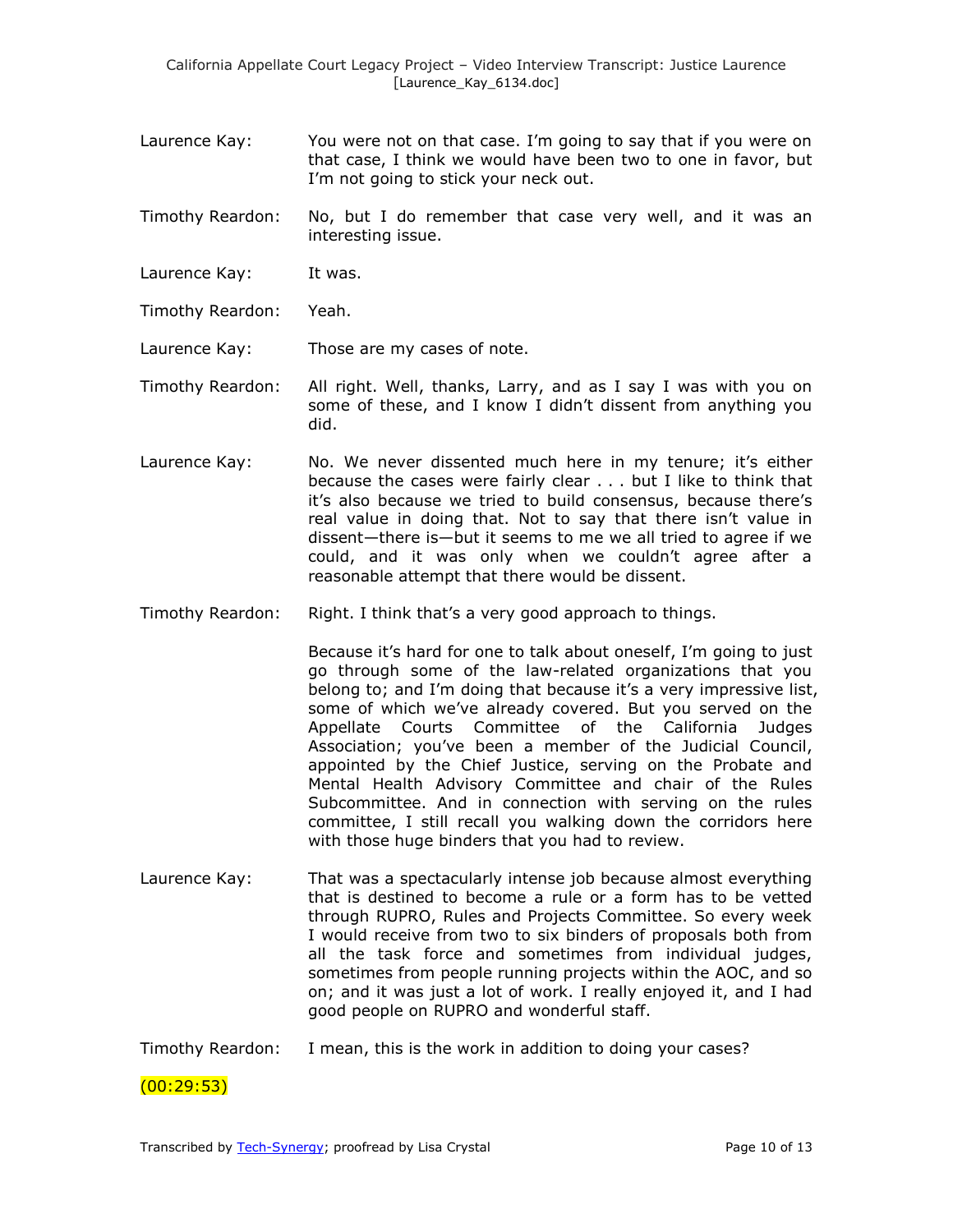California Appellate Court Legacy Project – Video Interview Transcript: Justice Laurence [Laurence\_Kay\_6134.doc]

- Laurence Kay: Fight. It's kind of a full-time job by itself. But it was made possible because the people that are working in the AOC are astonishingly professional and motivated, and they work long hours and they really are terrific, and I can't say enough about them.
- Timothy Reardon: Now, in addition to what I have already discussed with you, you served on the Executive Board of the National College of Probate Judges. You're a board member of the Bar Association of San Francisco, litigation section. You're a founding member and president of the USF Inn of Court, which my daughter belongs to.
- Laurence Kay: She is now on the board.
- Timothy Reardon: *[Laughing]* I didn't know that. Okay. And impressively, I mean, I know you've received many, many honors and awards, but you were voted the Trial Judge of the Year by the San Francisco Trial Lawyers Association. I don't have a note on this. You also received, as I recall, because I was probably at the dinner, the Consumer Attorneys' award for Judge of the Year or something.
- Laurence Kay: Justice of the Year.
- Timothy Reardon: Justice of the Year. So it's a high honor as well. Do you believe that it's important for the judiciary, for judges, to be involved in these types of organizations?
- Laurence Kay: I do. It establishes a communication with the legal community. It shows that you're willing to socialize, and it kind of softens the ivory-tower, unapproachable nature of what we do. You learn things, you teach, and you also learn.
- Timothy Reardon: I was going to say, through the Inn of Court, which you're past president of the USF Inn of Court, another big plus is that I think you have an opportunity to teach younger lawyers things about the law that are very important.
- Laurence Kay: Right. And I still teach in the probate area and enjoy that too.
- Timothy Reardon: Right, and you also serve on a task force dealing with the probate court.
- Laurence Kay: Right. I think we're all done now. We've submitted our report to the Judicial Council and we've dissolved, but I'm still working on the DV task force report.
- Timothy Reardon: Yes. Now, you're retired—a well-deserved retirement, I might add, with the number of cases you handled being presiding judge of Division Four, the administrative end of the thing, your commitment to these other organizations, and everything you've been doing as a judge for an awful long time—and this retirement was well deserved. However, you can't help yourself,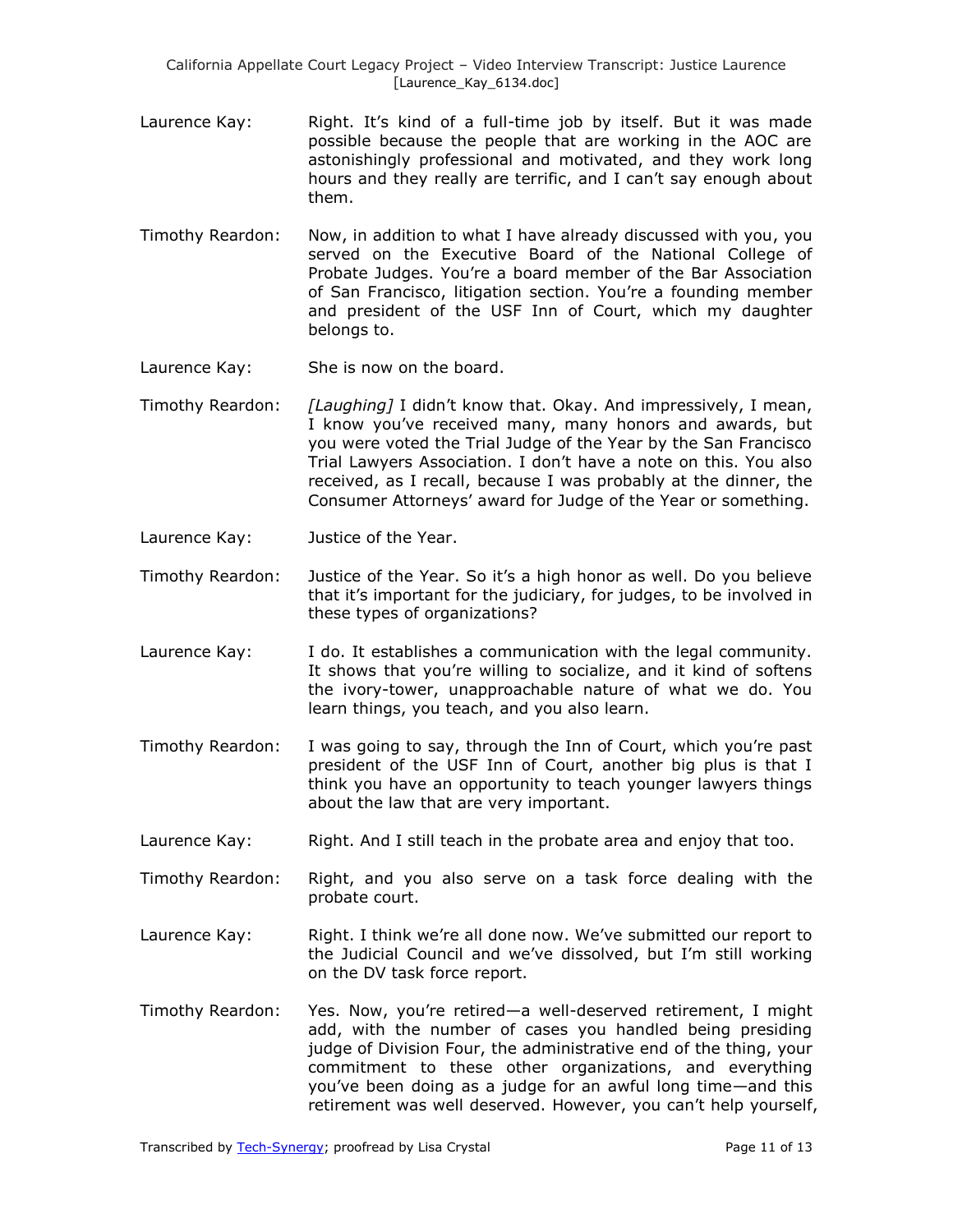California Appellate Court Legacy Project – Video Interview Transcript: Justice Laurence [Laurence\_Kay\_6134.doc]

> I know, Larry, because although you've retired, you're still doing a number of things in retirement, including coming back on task forces for the court here. So are you enjoying retirement? I know you're doing some private judging, of course.

- Laurence Kay: Yes, I am. I'm with ADR Services, along with your friends Al Chiantelli and Alex Saldamando and Dick Hodge and M. O. Sabraw, still.
- Timothy Reardon: It's a good group you have.
- Laurence Kay: Yeah, a good group. It's very challenging, and instead of dealing with people who can be unreasonable who have to listen to you, you're dealing with people who can be unreasonable who don't have to listen to you. It's quite a catharsis—somewhat stressful, actually; more so than I had anticipated.
- Timothy Reardon: I assume there has to be a little adjustment, because as a judge you're going to be—
- Laurence Kay: There's a big adjustment.

Timothy Reardon: Yeah. But, you're adjusting to it well?

- Laurence Kay: Well, I hope so. I'm really enjoying it, and it's a challenge. And I'm trying not to do it on a full-time basis, but a substantial amount of time. The idea behind my retirement was to try that as a challenge, see who would be willing to pay for my services instead of having to take them involuntarily; and also having some time to travel and play golf and pursue other interests photography and so on—and just kind of slow down a little bit.
- Timothy Reardon: Well, I don't know how much you're slowing down; you still seem very, very active, as you have been your whole life. Let me just ask you this. Maybe you don't have any advice, or maybe you do; but with such a long and distinguished career as an attorney, a trial judge, an appellate court justice, including all the organizations you've participated in, do you have any words of advice for anyone considering a career in the law?

## $(00:35:15)$

Laurence Kay: Well, I anticipated that question, and without pontificating, I just think it is a wonderful profession. It can be whatever you want it to be, especially if you're lucky enough to, as you and I were to, be in the right place at the right time with the right background and be able to be on the bench. That was a sensational life and career, and even without that it's a very rewarding thing. It can be a scholarly enterprise, a collegial one if you allow it to be and insist that it be. I would recommend it to anybody.